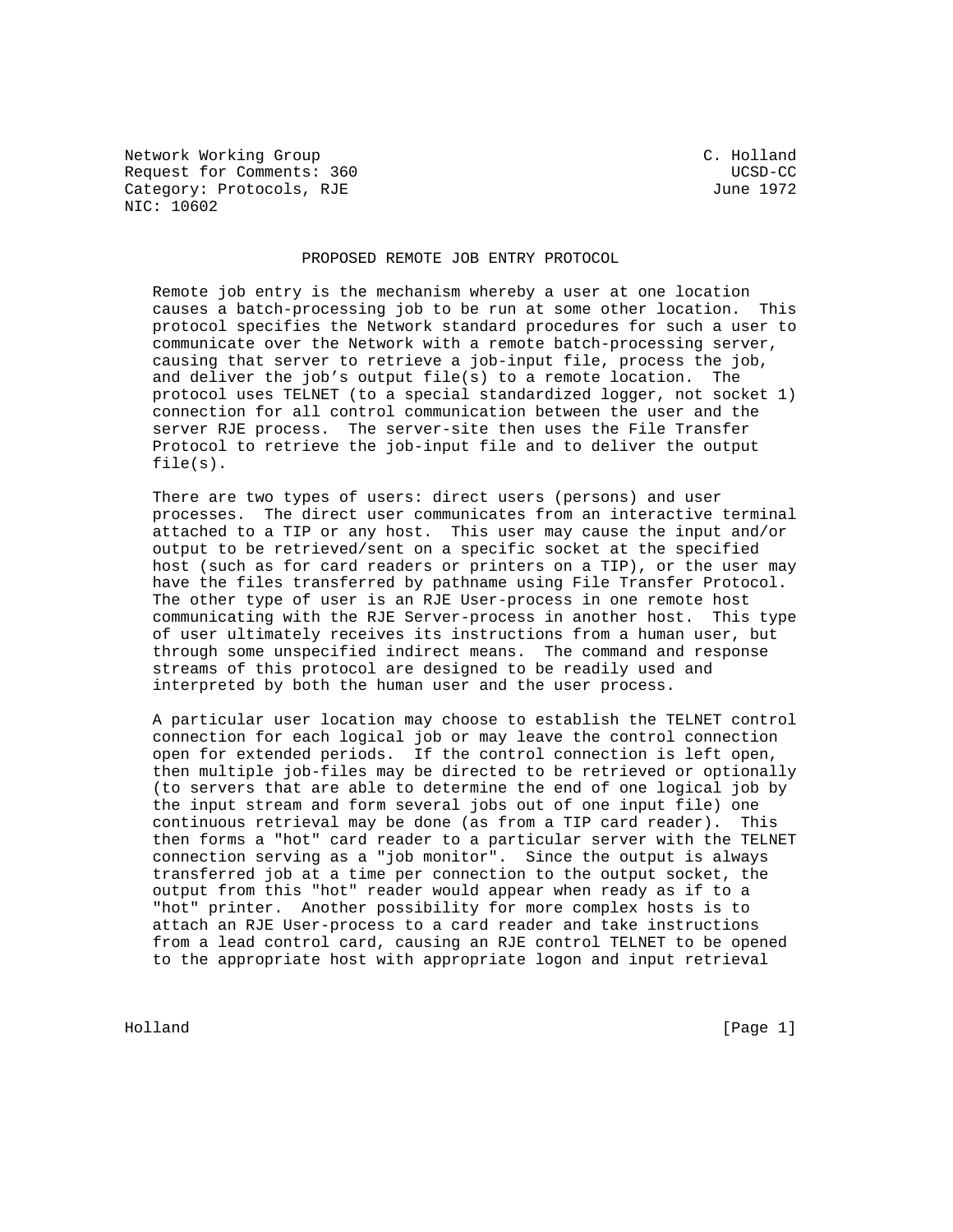commands. This card reader would appear to the human user as a Network "host" card reader. The details of this RJE User-process are beyond the scope of this protocol.

GENERAL SPECIFICATIONS

- 1. User A human user at a real terminal or a process that supplies the command control stream causing a job to be submitted remotely will be termed the User. The procedure by which a process user receives its instructions is beyond the scope of this protocol.
- 2. User TELNET The User communicates its commands over the Network in Network Virtual Terminal code through a User TELNET process in the User's Host. This User TELNET process initiates its activity via ICP to the standard "RJE logger" socket (socket 5) at the desired RJE-server Host.
- 3. RJE-server TELNET The RJE-server process receives its command stream from and sends its response stream to the TELNET channel through an RJE-server TELNET process in the server host. This process must listen for the ICP on the "RJE logger" socket (and cause appropriate ICP socket shifting).
- 4. TELNET Connection The command and response streams for the RJE mechanism are via a TELNET-like connection to a special socket with full specifications according to the current NWG TELNET protocol.
- 5. RJE-Server The RJE-Server process resides in the Host which is providing Remote Batch Job Entry service. This process receives input from the RJE-Server TELNET, controls access through the "logon" procedure, retrieves input job files, queues jobs for execution by the batch system, responds to status inquiries, and transmits job output files when available.
- 6. User FTP All input and output files are transferred under control of the RJE-server process at its initiative. Those files may be directly transferred via Request-for-connection to a specific Host/socket or they may be transferred via File Transfer Protocol. If the later method is used, then the RJE server acts through its local User FTP process to cause the transfer. This process initiates activity by an active Request-for-connection to the "FTP Logger" in the foreign host.

Holland [Page 2]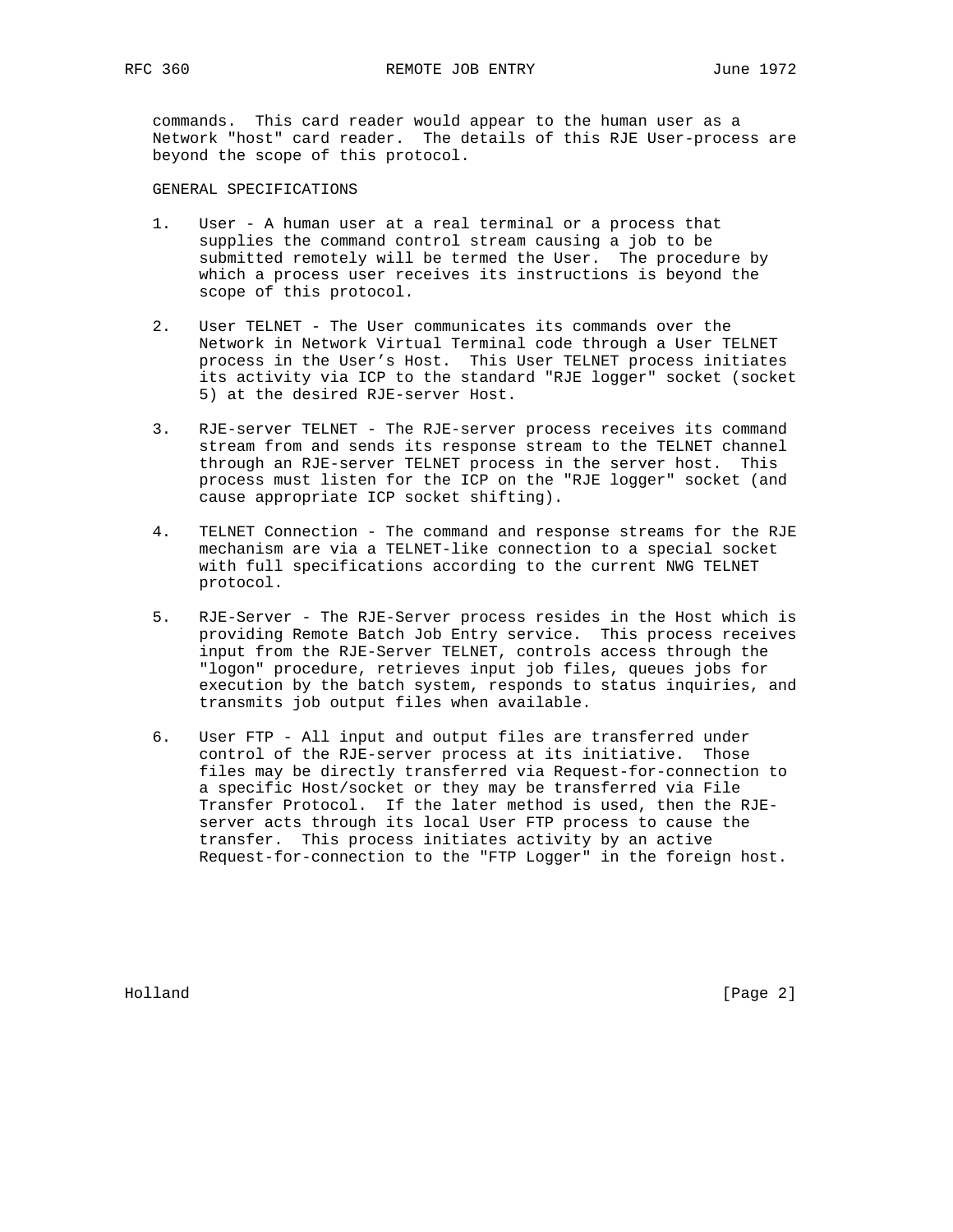- 7. Server FTP This process in a remote host (remote from the RJE-server) listens for an ICP from the User FTP and then acts upon the commands from the User FTP causing the appropriate file transfer.
- 8. FTP When File Transfer Protocol is used for RJE files, the standard FTP mechanism is used as fully specified by the current NWG FTProtocol.
- 9. RJE Command Language The RJE system is controlled by a command stream from the User over the TELNET connection specifying the user's identity (logon), the source of the job input file, the status, altering job status or output disposition. Additional commands affecting output disposition are includable in the job input file. This command language is explicitly specified in a following section of this protocol.
- 10. RJE Command Replies Every command input from the User via TELNET and certain other conditions calls for a response message from the RJE-server to the User over the TELNET connection. These messages are formatted in a standardized manner to facilitate interpretation by both human Users and User processes. A following section of this protocol specifies the response messages.

RJE COMMANDS OVER TELNET CONNECTION

## GENERAL CONVENTIONS

- 1. All commands will be contained in one input line terminated by the standard TELNET "crlf". The line may be of any length desired by the user (explicitly, not restricted to a physical terminal line width). The characters "cr" and "lf" will be ignored by the RJE-server except in the explicit order "crlf" and may be used as needed for local terminal control.
- 2. All commands will begin with a recognized command name and may then contain recognized syntactic element strings and free-form variable strings (for userid, pathnames, etc.). Recognized words consist of alphanumeric strings (letters and digits) or punctuation. Recognized alphanumeric string elements must be separated from each other and from unrecognizable strings by at least one blank or a syntactically permitted punctuation. Other blanks may be used freely as desired before or after any syntactic element. The "=" after the command name in all commands except OUT and CHANGE are optional.

Holland [Page 3]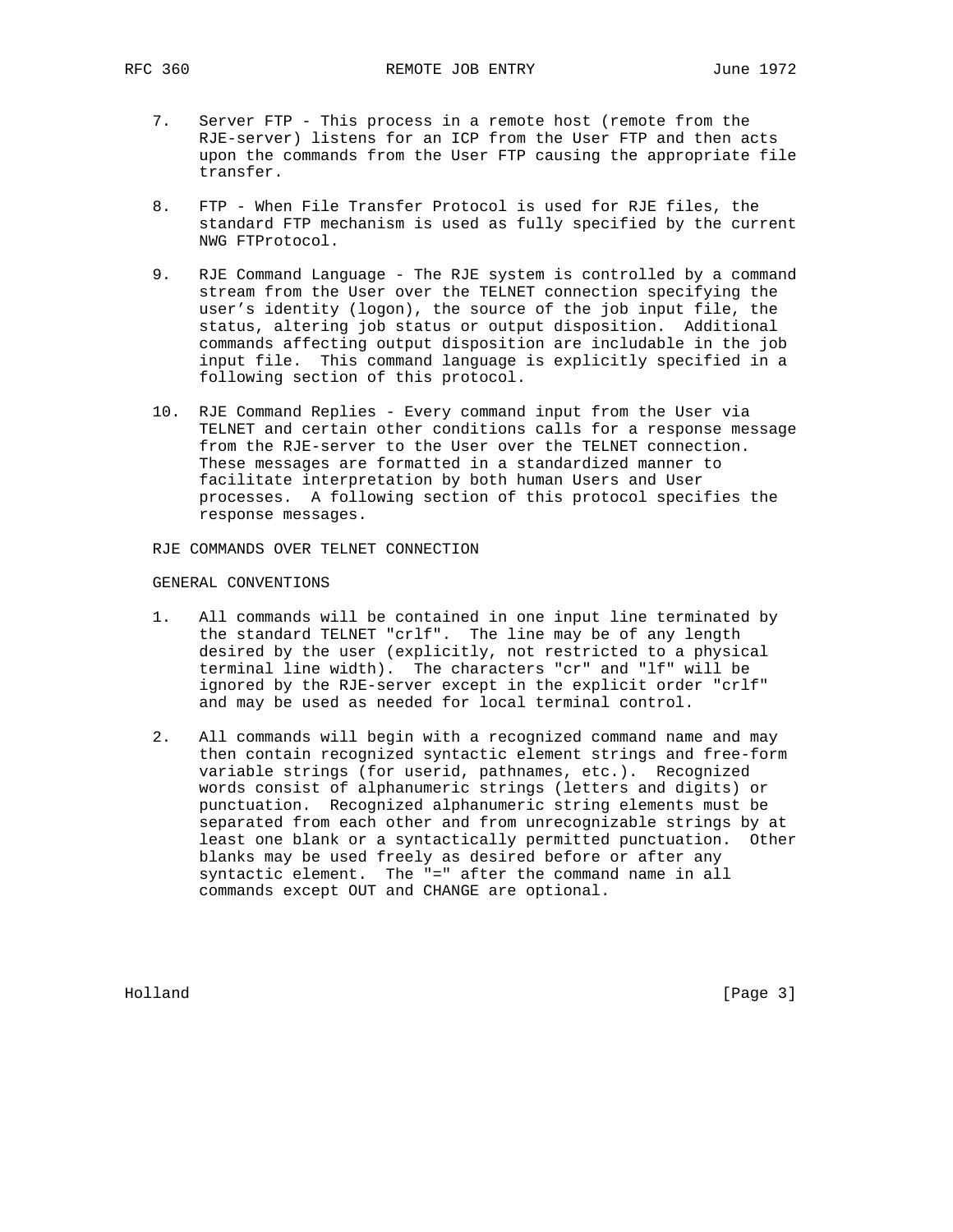- 3. Recognized alphanumeric strings may contain upper case letters or lower case letters in any mixture without syntactic differentiation. Unrecognizable strings will be used exactly as presented with full differentiation of upper and lower case input, unless the host finally using the string defines otherwise.
- 4. There are two types of Unrecognizable strings: final and imbedded. Final strings appear as the last syntactic element of a command and are parsed as beginning with the next non-blank character of the input stream and continuing to the last non blank character before the "crlf".

 Imbedded strings include "job-id" and "job-file-id" in the OUT, CHANGE, and ALTER commands. At present these fields will be left undelimitted since they must only be recognizable by the server host which hopefully can recognize its own job-ids and file-names.

 SYNTAX: The following command descriptions are given in a BNF-like syntax. Parenthesized names are non-terminal syntactic elements which are expanded in succeeding syntactic equations. Each equation has the defined name on the left of the ::= and a set of alternative definitions, separated by slashes "/", on the right. The equations for (host-file) and (disp) use the characters "/" "( )" explicitly in their definitions. In these cases the quotes are not part of the definition, but surround literal text which is part.

USER

USER = (user-id)

 This command must be the first command over a new TELNET connection. As such, it initiates a "logon" sequence. The response to this command is either

 a) User code in error. b) Enter password (if usercode ok) c) Log-on ok, proceed. (if no password required)

 Another USER command may be sent by the User at any time to change Users. Further input will then be charged to the new user. A server may refuse to honor a new user command if it is not able to process it in its current stat (during input file transfer, for example), but the protocol permits the USER command at any time

Holland [Page 4]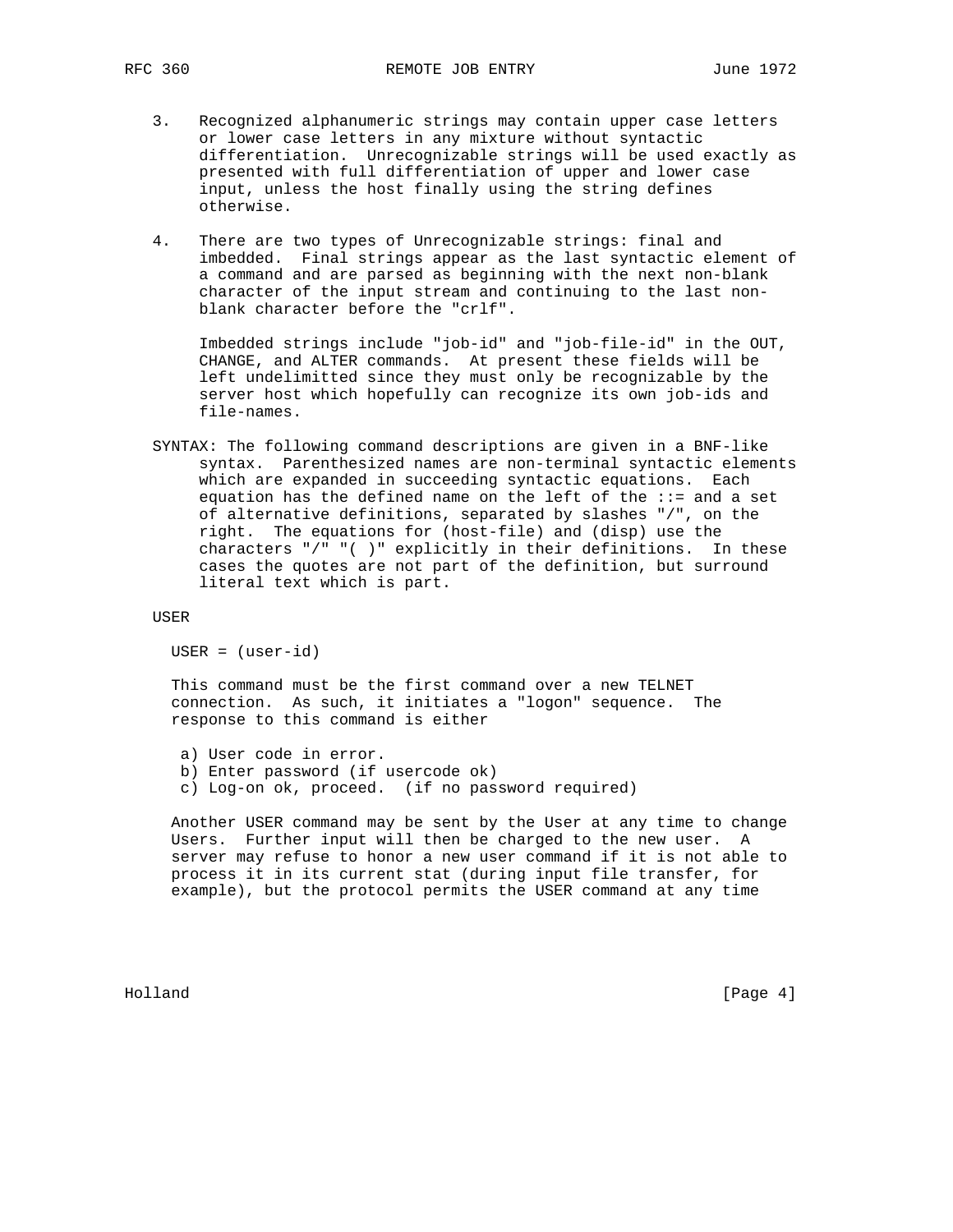without altering previous activity. An incorrect subsequent USER command or its following PASS command are to be ignored with error response, leaving the original User logged-in.

 It is permissable for a server to close the TELNET connection if the initial USER/PASS commands are not completed within a server specified time period.

 It is not required or implied that the "logged-on" User be the user-id used for file transfer or job execution, but only identifies the submitter of the command stream. Servers will establish their own rules relating User-id with the job-execution user for Job or Output alteration commands.

 Successful "log-on" always clears any previous Input or Output default parameters (INID, etc.).

## PASS

PASS = (password)

 This command immediately follows a USER command and completes the "log-on" procedure. Although a particular Server may not require a password and has already indicated "log-on ok" after the USER command, every Server must permit a PASS command (and possibly ignore it) and acknowledge it with a "log-on ok" if the log-on is completed.

## BYE

## BYE

 This command terminates a USER and if input transfer is not in progress, closes the TELNET connection. If input is in progress, the connection will remain open for result response and will then close. During the interim, a new USER command (and no other command) is acceptable.

 An unexpected close on the TELNET connection will cause the server to take the effective action of an ABORT and BYE.

INID/INPASS

```
 INID = (user-id)
 INPASS = (password)
```
Holland [Page 5]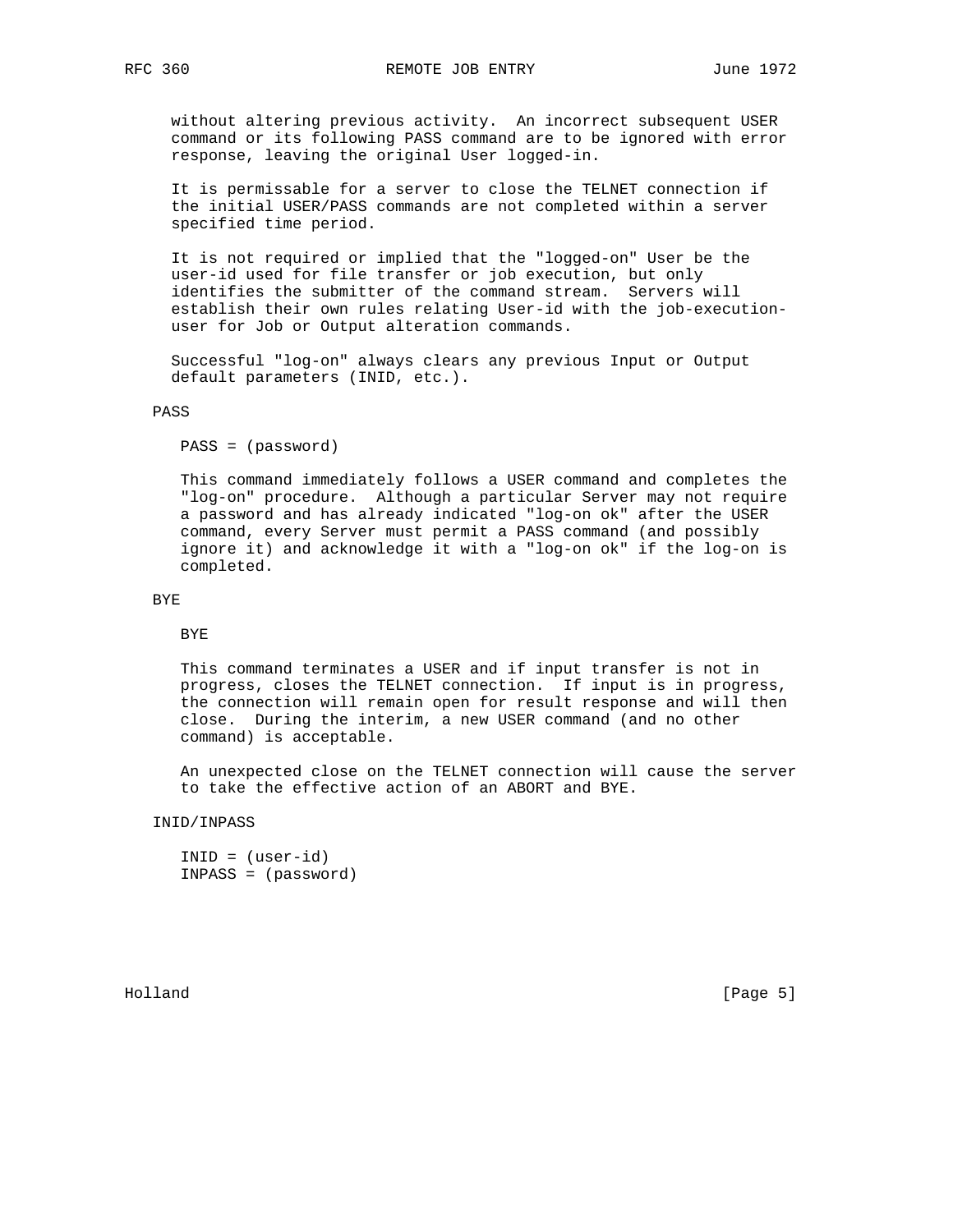The specified Userid and Password will be sent in the File Transfer request to retrieve the input file. These parameters are not used by the Server in any other way. If this command does not appear, then the USER/PASS parameters are used.

INPATH/INPUT

```
 INPATH = (pathname)
 INPUT = (pathname)
 INPUT
```
 NOTE: The following syntax will also be used for output (pathname).

```
 (pathname)::= (host-socket) / (host-file)
 (host-socket)::= (host),(socket) / (socket)
     no (host) part implies the User-site host
 (host)::= (decimal-integer) / (standard-host-name)
 (socket)::= (decimal-integer) / PORT (decimal-integer)
      (decimal-integer) implies explicit socket, lower bit
           will be set appropriately for the direction
      PORT implies the specified port-sockets for a TIP
          Tip-Sockets = Port * 2**16 + (2 or 3) (host-file)::= (host)(attributes)"/"(file-name)
(\text{attributes})::=(\text{empty}) / : (transmission)(code)
(transmission) ::= (empty) / T / A / N (empty) implies default which is
           N for Input files
           A for output files
     T specifies TELNET-like coding with imbedded "crlf"
           for new-line, "ff" for new-page
     N specifies FTP blocked transfer with record marks
           but without other carriage-control
     A specifies FTP blocked records with ASA carriage-
           control (column 1 of image is forms control)
(code)::= (empty) / E (empty) specifies NVT ASCII code
       E specifies EBCDIC (TE not allowed)
(file-name)::= (any string recognized by the
            FTP Server at the site of the file)
```
 The (pathname) syntax is the general RJE mechanism for specifying a particular file source or destination for input or output. If the (host-socket) form is used then direct transfer will be made by the RJE-Server to the named socket using TELNET-like ASCII. If the (host-file) form is used then the RJE-server will call upon its local FTP-user process to do the actual transfer. The data stream in this mode is either TELNET-like ASCII or blocked records (which may use

Holland [Page 6]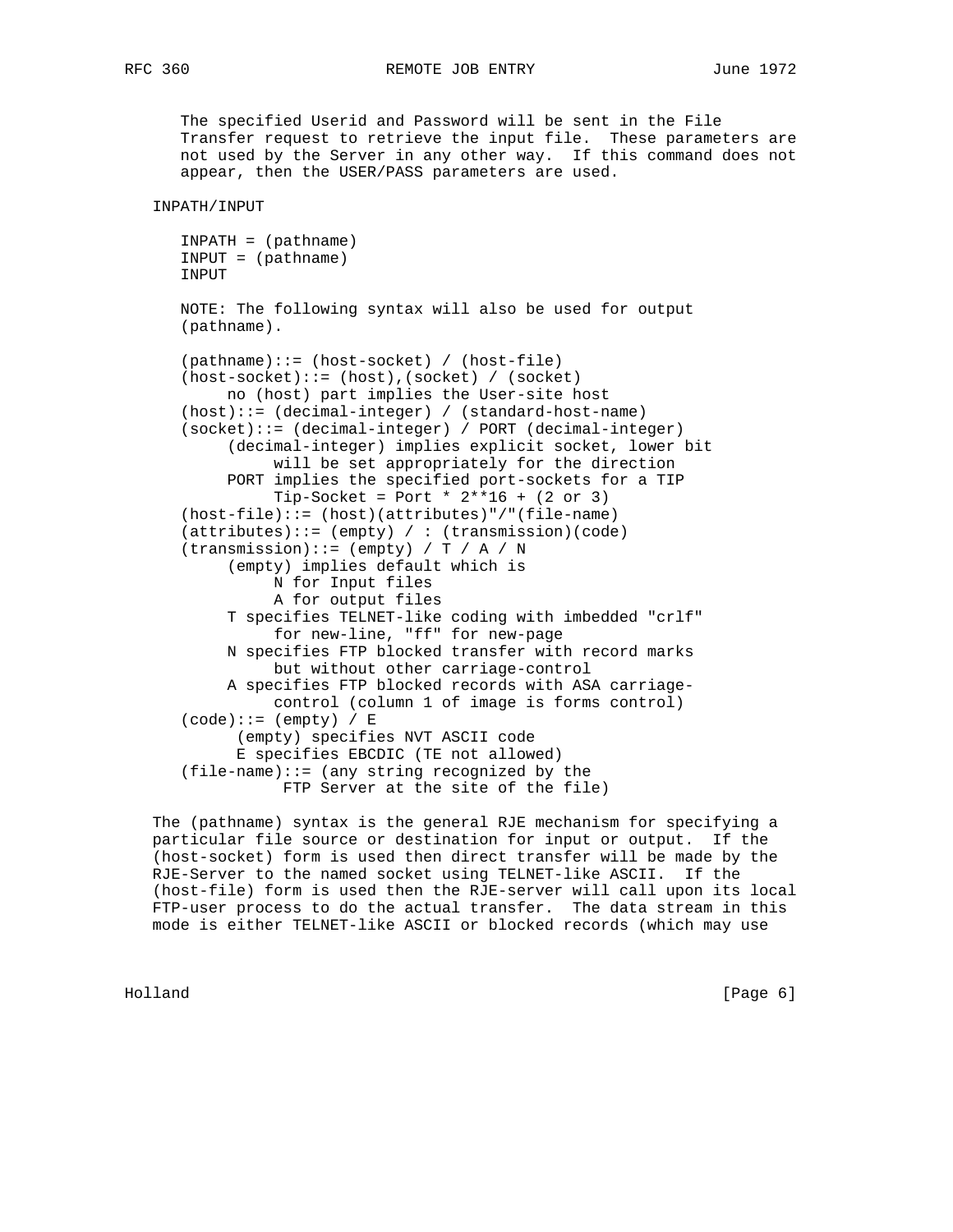column 1 for ASA carriage-control). Although A mode is permitted on input (column 1 is deleted) the usual mode would be the default N. The output default A would supply carriage-control in the first character of each record ("blank"= single-space, "1"=new-page, etc.), while the optional N mode would transfer the data only (as to a card punch, etc.).

 The (file-name) is an arbitrary Unrecognized string which is saved by RJE-server and sent back over FTP to the FTP-server to retrieve or store the appropriate files.

 INPATH or INPUT commands first store the specified (pathname) if one is supplied, and then the INPUT command initiates input. The INPATH name may be used to specify a pathname for later input and the INPUT command without pathname will cause input to initiate over a previously specified pathname. An INPUT "crlf" command with no previous (pathname) specified is illegal.

ABORT

#### ABORT

 This command aborts any input retrieval in progress, discards already received records, and closes the retrieval connection.

Note: ABORT with parameters is an Output Transmission control.

## OUTUSER/OUTPASS

OUTUSER = (user-id) OUTPASS = (password)

 The specified Userid and Password will be sent in the File Transfer request to send the output file(s). These parameters are not used by the Server in any other way. If this command does not appear, then the USER/PASS parameters are used.

Holland [Page 7]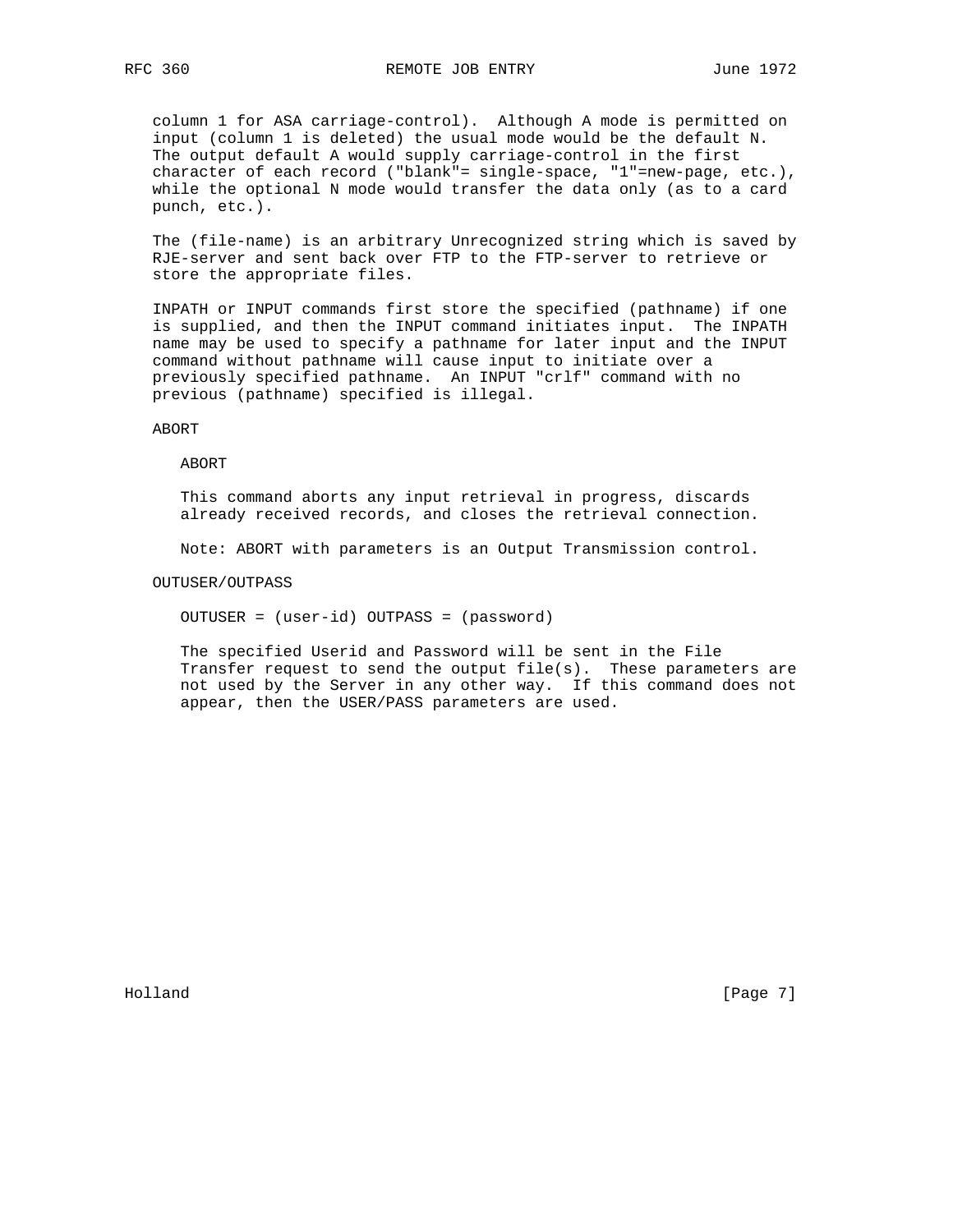OUT

 OUT (out-file) = (disp)(pathname) (out-file)::= (empty) / (job-file-id) (empty) implies the primary print file of the job (job-file-id)::= (string representing a specific output file from the job as recognized by the Server)  $(disp)::= (empty) / "H)" / "(S)" / "(D)"$  (empty) specifies Transmit then discard (H) specifies Hold-only, do not transmit (S) specifies Transmit and Save (D) specified discard without transmitting Note: Parentheses are part of the above elements. (pathname) see INPUT command

 This command specifies the disposition of output file(s) produced by the job. Unspecified files will be Hold-only by default. The OUTUSER, OUTPASS, and OUT commands must be specified before INPUT command to be effective. These commands will affect any following jobs submitted by this USER over this RJE-TELNET connection. A particular job may override these commands by NET control cards on the front of the input file.

 Once output disposition is specified by this OUT command or by a NET OUT card, the information is kept with the job until final output disposition, and is modifiable by the CHANGE command.

OUTPUT RE-ROUTE

CHANGE (job-id)(out-file) = (disp)(pathname)

 This command changes the output disposition supplied with the job submission. The (job-id) is assumed recognizable by the RJE server, who may verify if this USER is authorized to modify the specified job. After the job is identified, the other information has the same syntax and semantics as the original OUT command. CHANGE command may be specified for a job-file-id which was not mentioned at submission time and has the same effect as an original OUT command.

Holland [Page 8]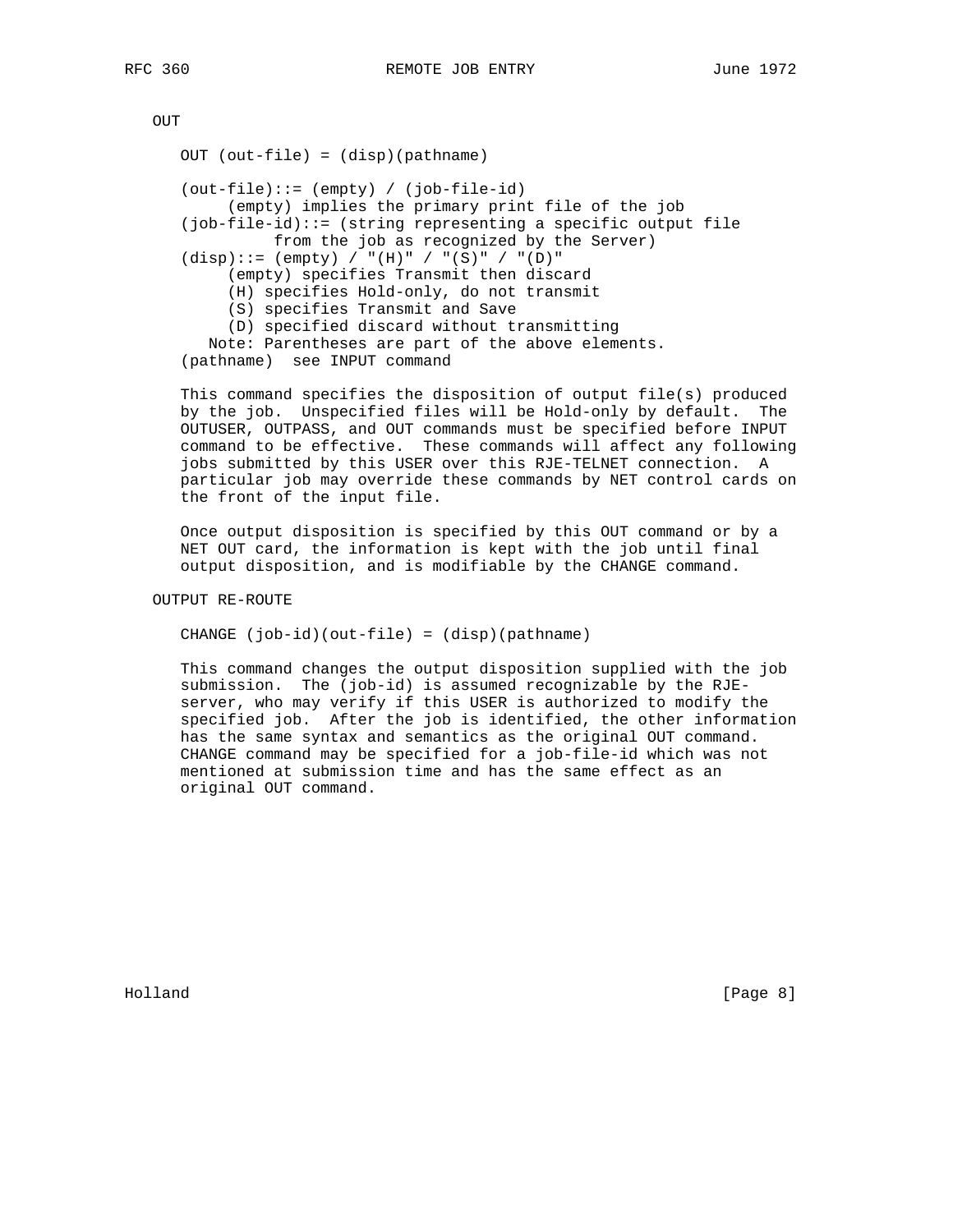# OUTPUT CONTROLS DURING TRANSMISSION

 (command)(count)(what) (command)::= RESTART / RECOVER / BACK / SKIP / ABORT / HOLD these commands specify Restart the transmission (new RFC, etc.) Recover restarts transmission from last FTP Restart-marker-reply (see FTP). Back up the output "count" blocks Skip the output forward "count" blocks Abort the output, discarding it Hold the output after Aborting it (count)::= (empty) / (decimal-integer) (empty) implies 1 where defined (what)::= @(pathname) / (job-id)(job-file-id) (pathname) is as in the INP command (job-id)::= (server recognized job identifier which was supplied at INP completion by the server) (job-file-id)::= (server recognized file identifier or if missing then the prime printer output of the specified job)

 This collection of commands will modify the transmission of output in progress or recently aborted. If output transmission is cut off before completion, then the RJE-server will either try to resend the entire file if the file's (disp) was Transmit-and discard or will Hold the file for further User control if the (disp) was (S) transmit-and Save. Either during transmission, during the Save part of a transmit-and-Save, or for a Hold-only file; the above commands may be used to control the transmission. The @(pathname) form of (what) is permitted only if transmission is actually in progress.

 If the file's state is inconsistent with the command then the command is illegal and ignored with reply.

## STATUS

 STATUS STATUS (job-id)

 These commands request the status of either the RJE-server or a particular job respectively. The information content of the Status reply is site dependent.

Holland [Page 9]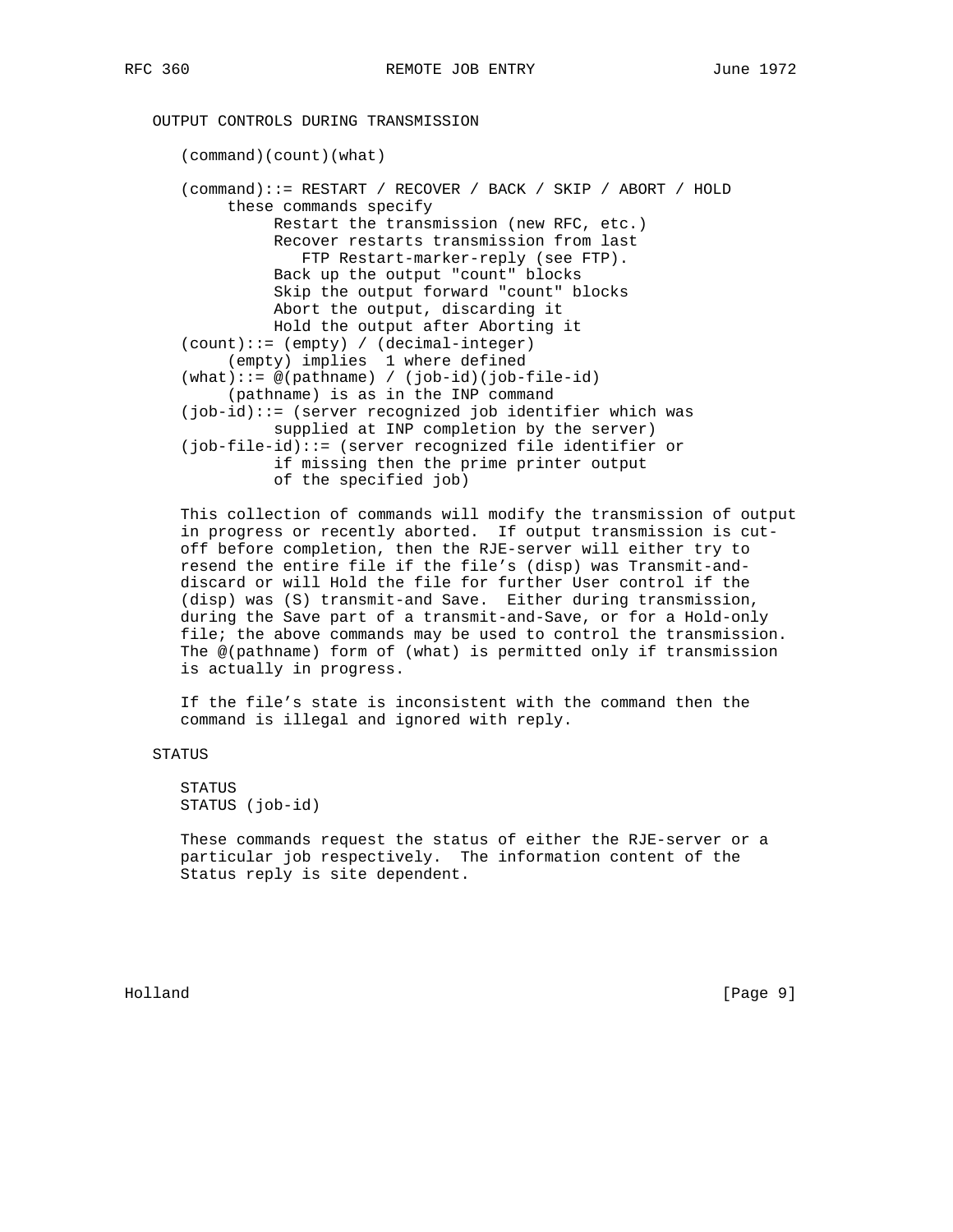CANCEL/ALTER

 CANCEL (job-id) ALTER (job-id) (site dependent options)

 These commands change the course of a submitted job. CANCEL specifies that the job is to be immediately terminated and any output discarded. ALTER provides for system dependent options such as changing job priority, process limits, Terminate without Cancel, etc.

OP

OP (any string)

 The specified string is to be displayed to the Server site operator when any following job is initiated servicing from the batch queue of the Server. This command usually appears in the input file as a NET OP control card, but may be a TELNET command. It is cancelled as a all-jobs command by an OP "crlf" command (no text supplied).

RJE CONTROL CARDS IN THE INPUT FILE

 Certain RJE commands may be specified by control cards in the front of the input file. If these controls appear, they take precedence over the same command given thru the RJE-TELNET connection and affect only this specific job.

 All these RJE control cards must appear as the first records of the job's input-file. They all contain the control word NET in columns 1-2. Scanning for these controls stop when the first card without NET in col 1-3 is encountered.

 The control commands appear in individual records and are terminated by the end-of-record (usually an 80 column card-image). Continuation is permitted onto the next record by the appearance of NET+ in columns 1-4 of the next record. Column 5 of the next record immediately follows the last character of the previous record.

 NET OUTUSER = (userid) NET OUTPASS = (password) NET OUT (out-file) = (disp)(pathname) NET OP (any string)

Holland [Page 10]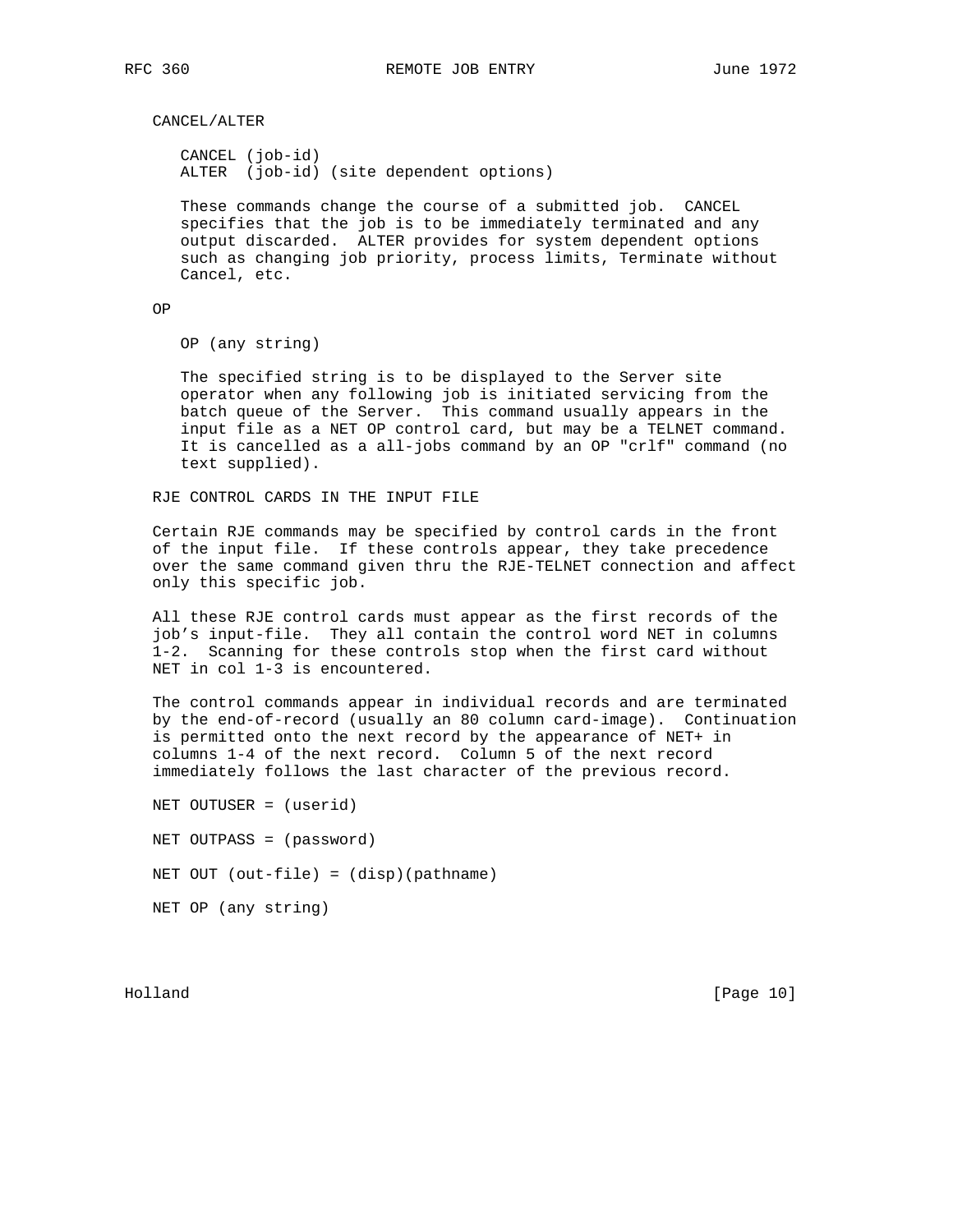See the corresponding TELNET commands for details. One option permitted by the NET OUTUSER and NET OUT controls not possible from the TELNET connection is specification of different OUTUSERs for different OUTs, since the TELNET stores and supplies only an initial OUTUSER, but the controls may change OUTUSERs before each OUT control is encountered.

RJE USE OF FILE TRANSFER PROTOCOL

 Most non-TIP files will be transferred to or from the RJE-server through the FTP process. RJE-server will call upon its local FTP user supplying the Host, File-pathname, User-id, Password, and Mode of the desired transfer. FTP-user will then connect to its FTP server counterpart in the specified host and set up a transfer path. Data will then flow through the RJE-FTP interface in the Server, over the Network, from/to the foreign FTP-server and then from/to the specified File-pathname in the foreign host's file storage space. On output files, the file-pathname may be recognized by the foreign host as directions to a printer or the file may simply be stored; a User- RJE-process can supply output (pathname) by default which is recognized by its own Server-FTP as routing to a printer.

 Although many specifics of the RJE-Server/User-FTP interface are going to be site dependent, there are several FTP options which will be used in a standard way by RJE-Servers:

- 1. A new FTP connection will be initiated for each file to be transferred. The connection will be opened with the RJE User supplied User-id (OUTUSER or INUSER) and Password.
- 2. The data bytesize will be 8 bits.
- 3. The FTP Type, Structure, and Mode parameters are determined by the RJE transfer direction (I/O), the (transmission and (code) options supplied by the User:

Holland [Page 11]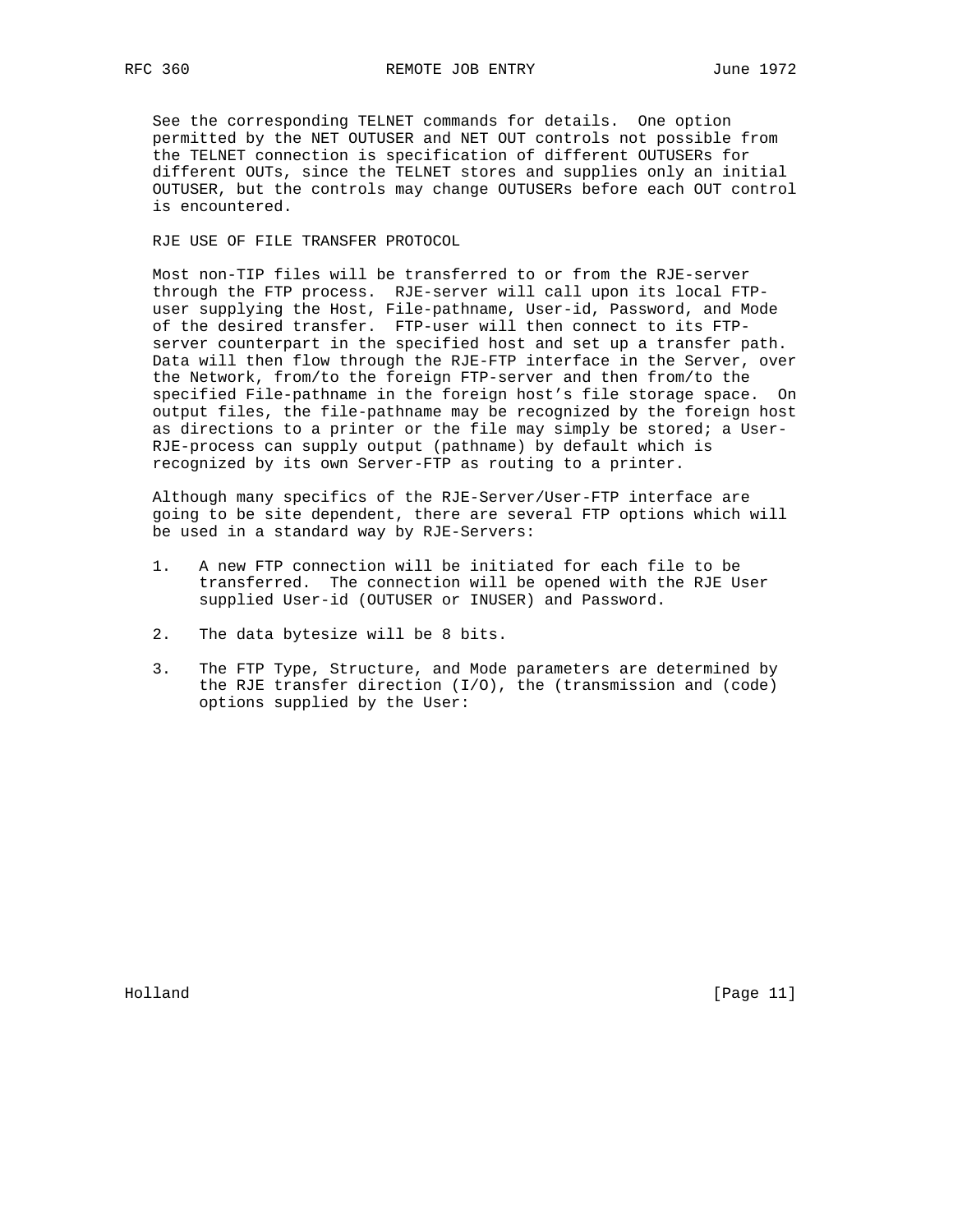| I/O | (TRANS) | (CODE) | FTP TYPE     | STRUCTURE | MODE  |
|-----|---------|--------|--------------|-----------|-------|
| I*  | N       |        | Ascii        | R         | Hasp  |
| Ι.  | N       | Е      | Image        | R         | Hasp  |
| I.  | т       |        | Ascii        | F         | Ascii |
| I.  | Α       |        | Ascii        | R         | Hasp  |
| I.  | Α       | Ε      | Image        | R         | Hasp  |
| 0*  | Α       |        | Ascii-print  | R         | Hasp  |
| O   | Α       | Е      | Ebcdic-print | R         | Hasp  |
| O   | N       |        | Ascii        | R         | Hasp  |
| O   | N       | Ε      | Image        | R         | Hasp  |
| Ο   | т       |        | Ascii-print  | F         | Ascii |
|     |         |        |              |           |       |

Note: The I\* and O\* are the default cases.

- 4. The service commands used will be Retrieve for input and Append (with create) for output. The FTP pathname will be the (file name) supplied by the RJE User.
- 5. On output in Hasp form, the User-FTP at the RJE-Server site will send Restart-markers at periodic intervals (like every 100 lines, or so), and will remember the latest Restart-marker-reply with the file. If the file transfer is not completed and the (disp) is (S) then the file will be held pending User intervention. The User may then use the RECOVER command to cause a FTP restart at the last remembered Restart-marker-reply.
- 6. The FTP Abort command will be used for the RJE ABORT and CANCEL commands.

 The specific form of the FTP commands used by an RJE-Server site, and the order in which they are used will not be specified in this protocol.

 Errors encountered by FTP fall into three categories: a)access errors or no storage space error; b)command format errors; and c)transfer failure errors. Since the commands are created by the RJE-Server process, an error is a programming problem and should be logged for attention and the situation handled as safely as possible. Transmission failure or access failure on input cause an effective ABORT and user notification. Transmission failure on output causes RESTART or Save depending on (disp). (see OUT command.) Access failure on output is a problem since the User may not be accessible. A status response should be queued for that user, should he happen to inquire; a  $(disp)=(S)$  file should be Held; and a  $(disp)=(empty)$  transmit-and-discard file should be temporarily held and then discarded after a reasonable time if not claimed.

Holland [Page 12]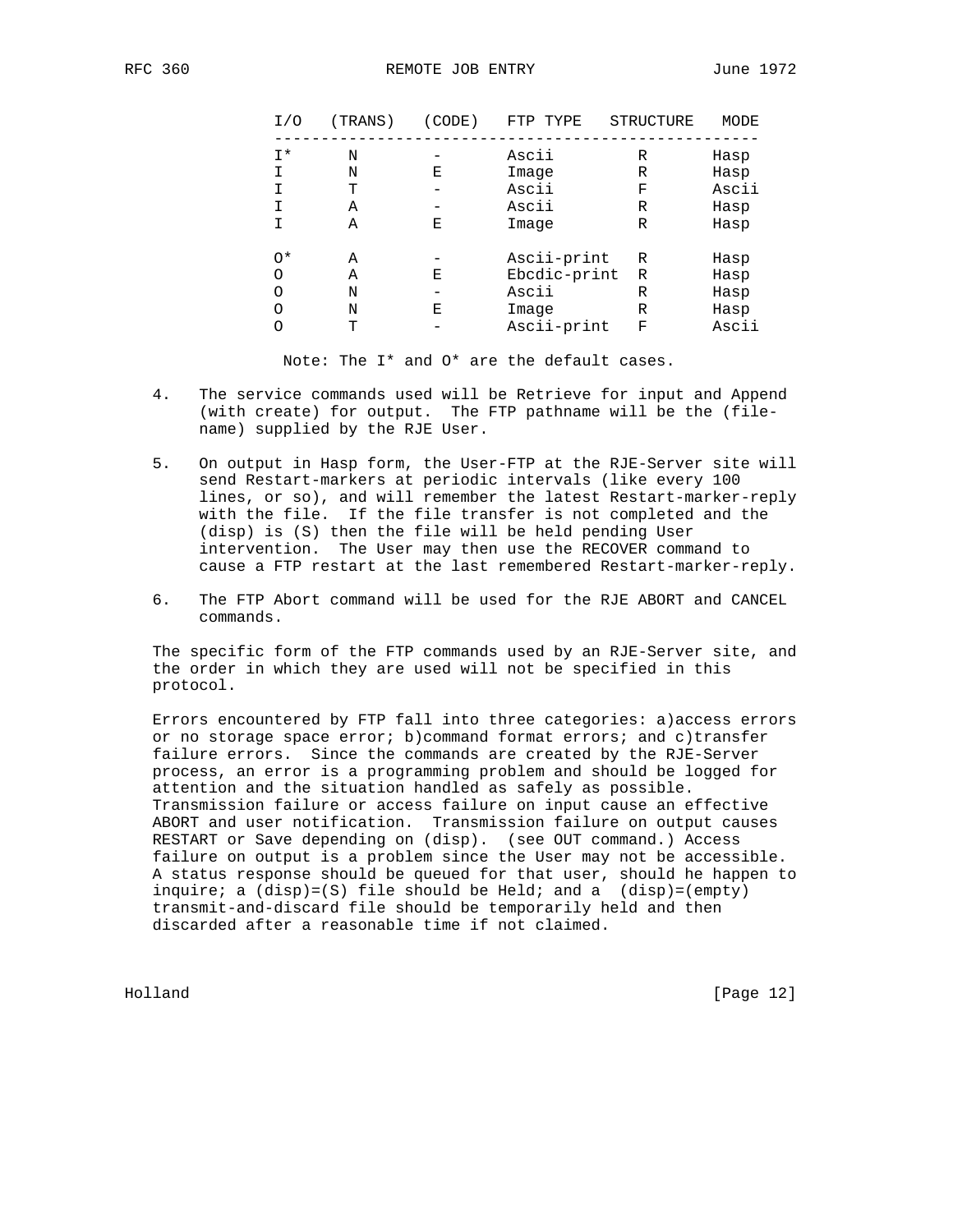## REPLIES OVER THE TELNET CONNECTION

 Each action of the RJE-server, including entry of each TELNET command, is noted over the TELNET connection to the User. These RJE-server replies are formatted for Human or Process interpretation. They consist of a leading 3-digit numeric code followed by a blank followed by a text explanation of the message. The numeric codes are assigned by groups for future expansion to hopefully cover other protocols besides RJE (like FTP). The numeric code is designed for ease of interpretation by processes. The three digits of the code are interpreted as follows:

- a) The first digit specifies the "type" of response indicated:
	- 000 These "replies" are purely informative, and are issued voluntarily by the Server to inform a User of some state of the server's system.
	- 100 Replies to a specific status inquiry. These replies server as both information and as acknowledgement of the status request.
	- 200 Positive acknowledgement of some previous command/request. The reply 200 is a generalized "ok" for commands which require no other comment. Other 2xx replies are specified for specific successful actions.
	- 300 Incomplete information supplied so far. No major problem, but activity can not proceed with the input supplied.
	- 400 Unsuccessful reply. A request was correctly specified, but could not be correctly completed. Further attempts will require User commands.

 500 Incorrect or illegal command. The command or its parameters were invalid or incomplete from a syntactic view, or the command is inconsistent with a previous command. The command in question has been totally ignored.

600-900 Reserved for expansion.

- b) The second digit specifies the general subject to which the response refers:
	- x00-x29 General purpose replies, not assignable to other subjects.
	- x30 Primary access. There replies refer to the attempt to "log on" to a Server service (RJE, FTP, etc.).

Holland [Page 13]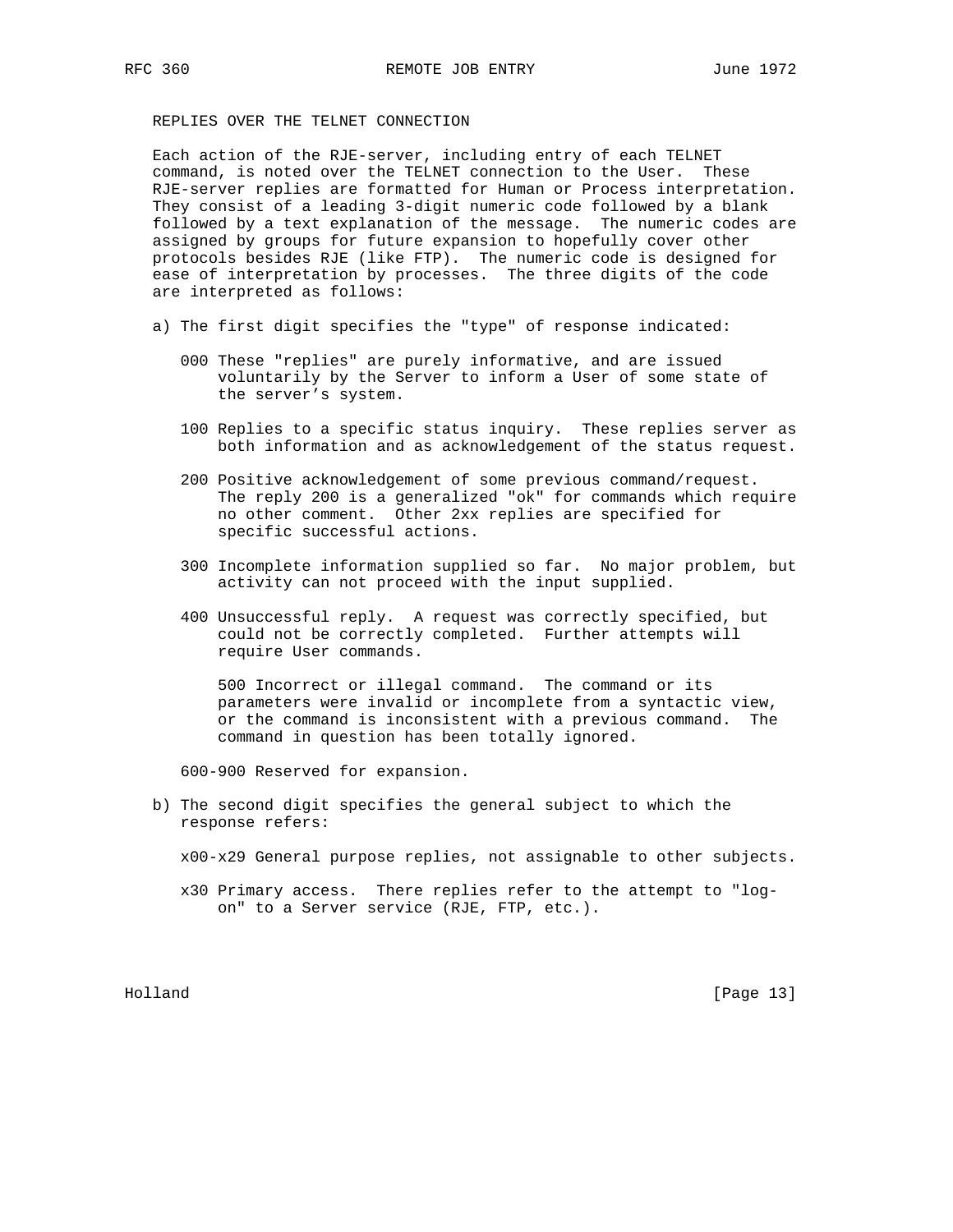x40 Secondary access. The primary Server is commenting on its ability to access a secondary service (RJE must log-on to a remote FTP service).

x50 FTP results.

x60 RJE results.

x70-x99 Reserved for expansion.

 c) The final digit specifies a particular message type. Since the code is designed for an automation process to interpret, it is not necessary for every variation of a reply to have a unique number, only that the basic meaning have a unique number. The text of a reply can explain the specific reason for the reply to a human User.

 Each TELNET line (ended by "crlf") from the Server is intended to be a complete reply message. If it is necessary to continue the text of a reply onto following lines, then those continuation replies contain the special reply code of three blanks.

The assigned reply codes relating to RJE are:

 000 General information message (time of day, etc.) 030 Server availability information 050 FTP commentary or user information 060 RJE or Batch system commentary or information 100 System status reply 150 File status reply 151 Directory listing reply 160 RJE system general status reply 161 RJE job status reply 200 Last command received ok 201 An ABORT has terminated activity, as requested 202 ABORT request ignored, no activity in progress 203 The requested Transmission Control has taken effect 230 LOG-on completed 231 Log-off completed, goodbye. 232 Log-off noted, will complete when transfer done 240 File transfer has started 250 FTP file transfer started ok 251 FTP Restart-marker-reply Text is: MARK yyyy = mmmm where yyyy is data stream marker value (yours) and mmmm is receiver's equivalent mark (mine) 252 FTP transfer completed ok 253 Rename completed

Holland [Page 14]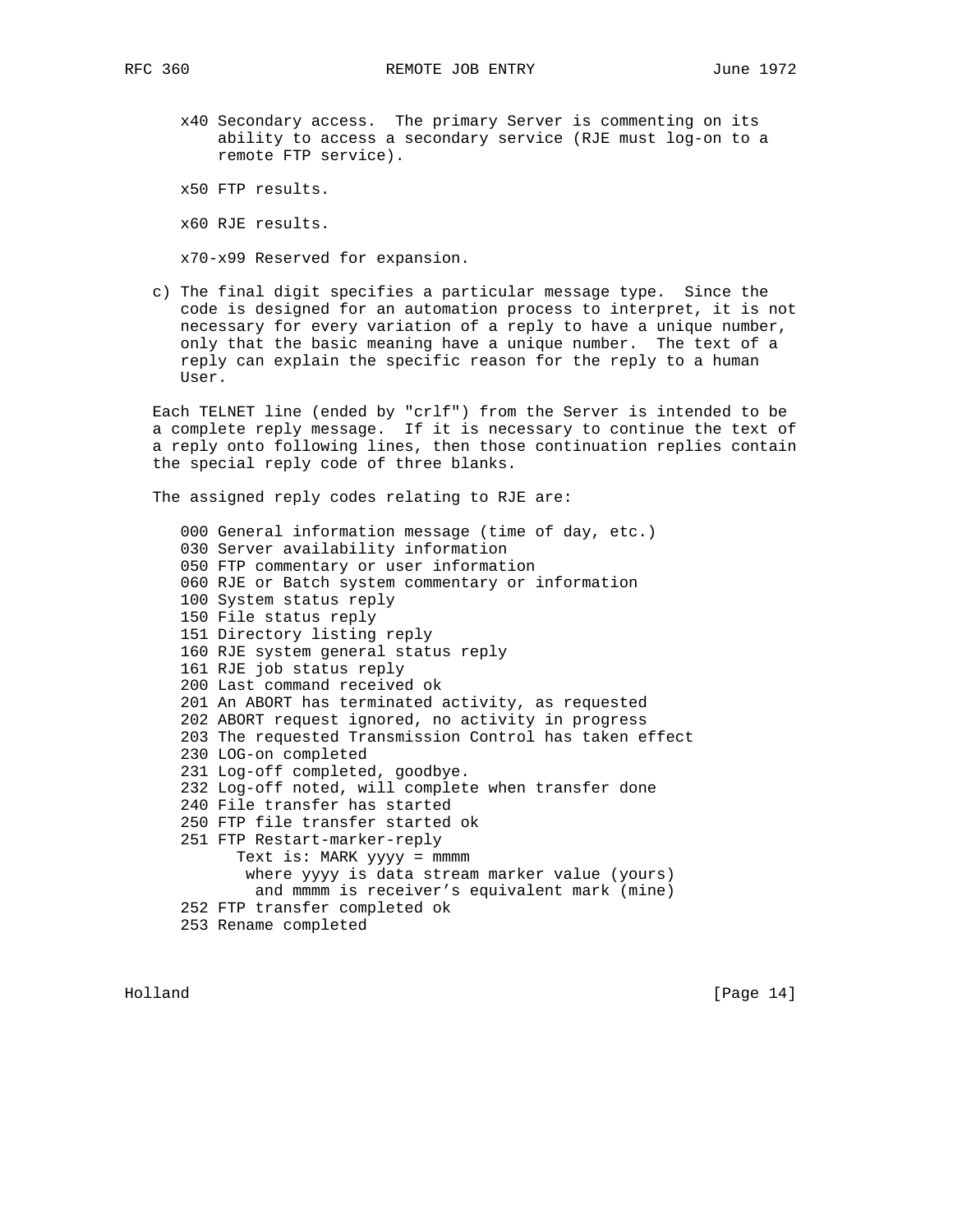254 Delete completed 260 Job (job-id) accepted for processing 261 Job (job-id) completed, awaiting output transfer 262 Job (job-id) Cancelled as requested 263 Job (job-id) Altered as requested to state (status) 300 Connection greeting message, awaiting input 301 Current command not completed (may be sent after suitable delay, if no "crlf") 330 Enter password (may be sent with hide-your-input mode) 360 INPUT has never specified an INPATH 400 This service is not implemented 401 This service is not accepting log-on now, goodbye. 430 Log-on time or tries exceeded, goodbye. 431 Log-on unsuccessful, user and/or password invalid 432 User not valid for this service 434 Log-out forced by operator action, please phone site 435 Log-out forced by system problem 436 Service shutting down, goodbye. 440 RJE could not log-on to remote FTP for input transfer 441 RJE could not access the specified input file through FTP 442 RJE could not establish (host-socket) input connection 443 RJE could not log-on to remote FTP for output delivery 444 RJE could not access file space given for output 445 RJE could not establish (host-socket) output connection 450 FTP: The named file does not exist (or access denied) 451 FTP: The named file space not accessible by YOU 452 FTP: Transfer not completed, data connection closed 453 FTP: Transfer not completed, insufficient storage space 460 Job input not completed, ABORT performed 461 Job format not acceptable for processing, Cancelled 462 Job previously accepted has mysteriously been lost 463 Job previously accepted did not complete 464 Job-id referenced by STATUS, CANCEL, ALTER, CHANGE, or Transmission Control is not known (or access denied) 465 Requested Alteration not permitted for the specified job 466 Un-deliverable, un-claimed output for (job-id) discarded 500 Last command line completely unrecognized 501 Syntax of the last command is incorrect 502 Last command incomplete, parameters missing 503 Last command invalid, illegal parameter combination 504 Last command invalid, action not possible at this time 505 Last command conflicts illegally with previous command(s) 506 Requested action not implemented by this Server

Holland [Page 15]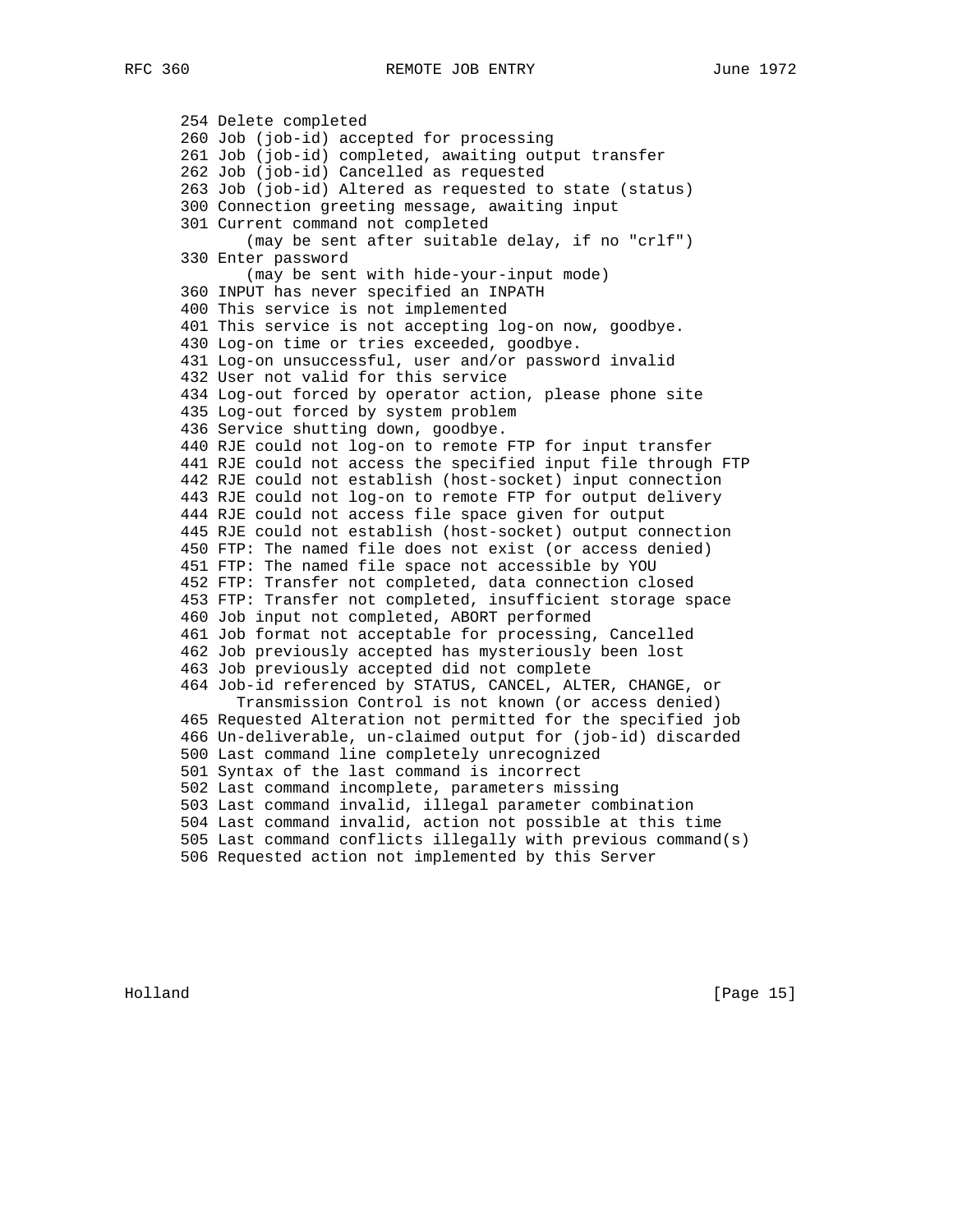SEQUENCING OF COMMANDS AND REPLIES

 The communication between the User and Server is intended to be an alternating dialogue. As such, the User issues an RJE command and the Server responds with a prompt primary reply. The User should wait for this initial success or failure response before sending further commands.

 A second type of reply is sent by Server asynchronously with respect to User commands. These replies report on the progress of a job submission caused by the INPUT command and as such are secondary replies to that command

 The final class of Server "replies" are strictly informational and may arrive at any time. These "replies" are listed below as spontaneous.

## COMMAND-REPLY CORRESPONDENCE TABLE

| COMMAND                     | Success       | Fail                        |
|-----------------------------|---------------|-----------------------------|
|                             |               |                             |
| USER                        | 230,330       | 430, 431, 432, 500-505      |
| PASS                        | 230           | 430, 431, 432, 500-505      |
| <b>BYE</b>                  | 231,232       | $500 - 505$                 |
| INID                        | 200           | $500 - 505$                 |
| INPASS                      | 200           | $500 - 505$                 |
| INPATH                      | 200           | $500 - 505$                 |
| INPUT                       | 240           | $360, 440 - 442, 500 - 505$ |
| sec. Input retrieval        | 260           | 460,461                     |
| sec. Job execution          | 261           | 462,463                     |
| sec. Output Transmission -- |               | 443, 444, 445, 446          |
| ABORT (input)               | 201,202       | $500 - 505$                 |
| OUTUSER                     | 200           | $500 - 505$                 |
| OUTPASS                     | 200           | $500 - 505$                 |
| <b>OUT</b>                  | 200           | $500 - 505$                 |
| CHANGE                      | 200           | $500 - 505$                 |
| RESTART/RECOVER/BACK/       |               |                             |
| SKIP/ABORT(output)/HOLD     | 203           | 464,500-506                 |
| STATUS                      | 1xx           | 464,500-505                 |
| CANCEL                      | 262           | 464,500-506                 |
| ALTER                       | 263           | 464, 465, 500-506           |
| ΟP                          | 200           | $500 - 505$                 |
| Spontaneous                 | 0xx, 300, 301 | $434 - 436$                 |

 Note: For commands appearing on cards, the 200 is not sent but the 500-505 errors may be "asynchronously" sent.

Holland [Page 16]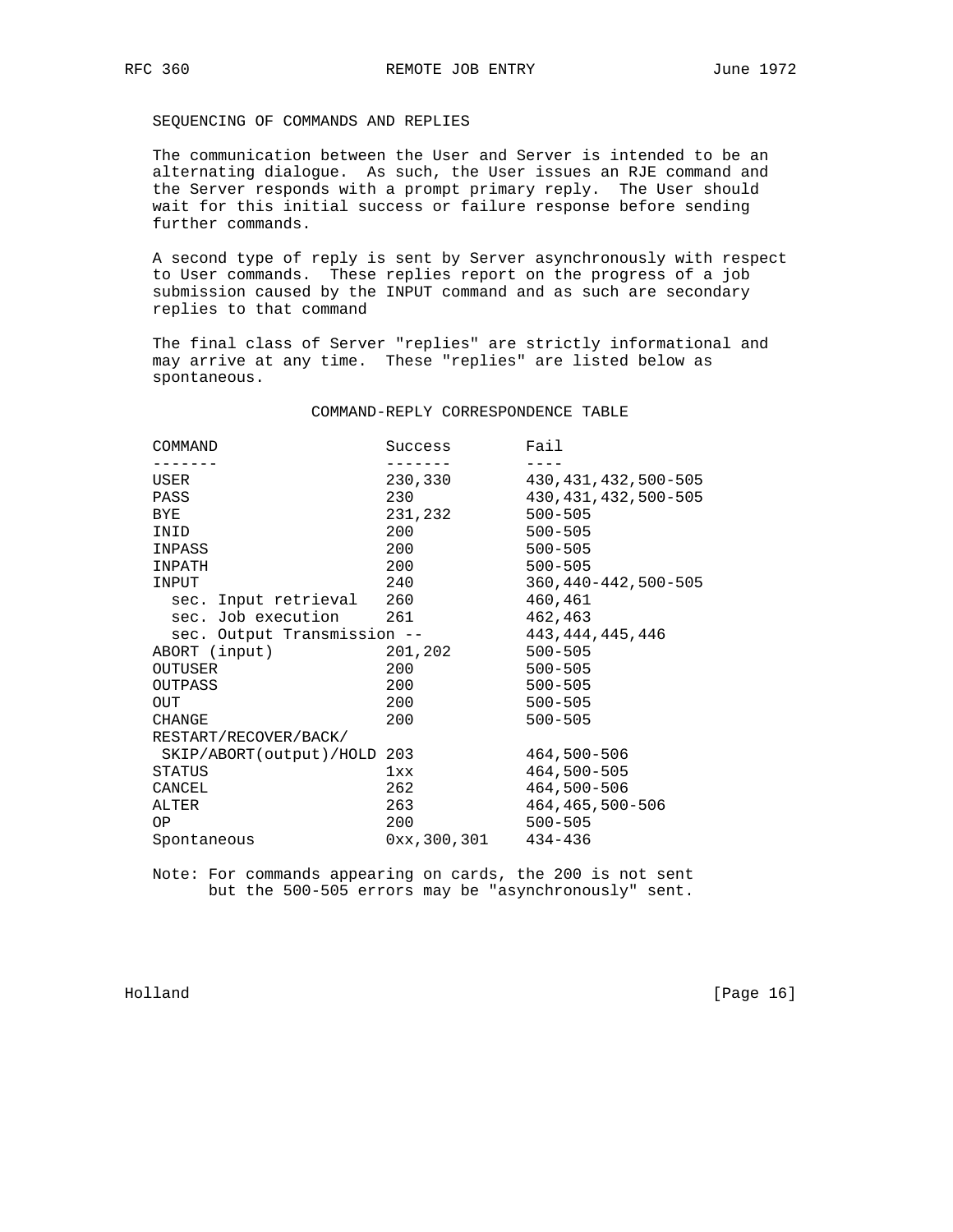# TYPICAL RJE SCENARIOS

- 1. TIP USER WANTING HOT CARD READER TO HOSTX
	- a) TIP user opens TELNET connection to HOSTX socket 5
	- b) Commands sent over TELNET to RJE
		- USER=myself PASS=dorwssap OUT=PORT 7 INPUT=PORT 5
	- c) RJE-server connects to the User's host port 5 and begins reading. When end-of-job card is recognized, the job is queued to run. The connection to the card reader is still open for more input as another job
	- d) The first job finishes. A connection to the Users host port 7 is established by RJE-server and the output is sent as an NVT stream.
	- e) Continue at any time with another deck at step c).
- 2. TIP WITH JOB-AT-A-TIME CARD READER
	- a) thru d) the same but User closes Reader after the deck
	- e) The output finishes and the printer connection closes.
	- f) INPUT may be typed any time after step c) finishes and another job will be entered starting at c).
- 3. HOSTA USER RUNS JOB AT HOSTC, INPUT FROM HOSTB
	- a) User TELNET connects to HOSTC socket 5 for RJE USER=roundabout PASS=aaabbbc OUTUSER=roundab1 OUT=:E/.sysprinter OUT puncher = (s)HOSTB:NE/my.savepunch INUSER=rounder INPASS=x.x.x INPUT=HOSTB:E/my.jobinput
	- b) The RJE-server has FTP retrieve the input from HOSTB using Userid of "rounder" and Password of "x.x.x" for file named "my.jobinput".
	- c) The job finishes. RJE-server uses FTP to send two files: the print output is sent to HOSTA in EBCDIC with ASA carriage control to file ".sysprinter" while the file known as "puncher" is sent to HOSTB in EBCDIC without carriage-control to file "my.savepunch".
	- d) when the outputs finish, RJE-server at HOSTC discards the print file but retains the "puncher" file.
	- e) The User who had signed out after job submission has gotten his output and checked his file "my.savepunch" at HOSTB. He deletes the saved copy at HOSTC by re-calling RJE at HOSTC. USER=roundabout

Holland [Page 17]